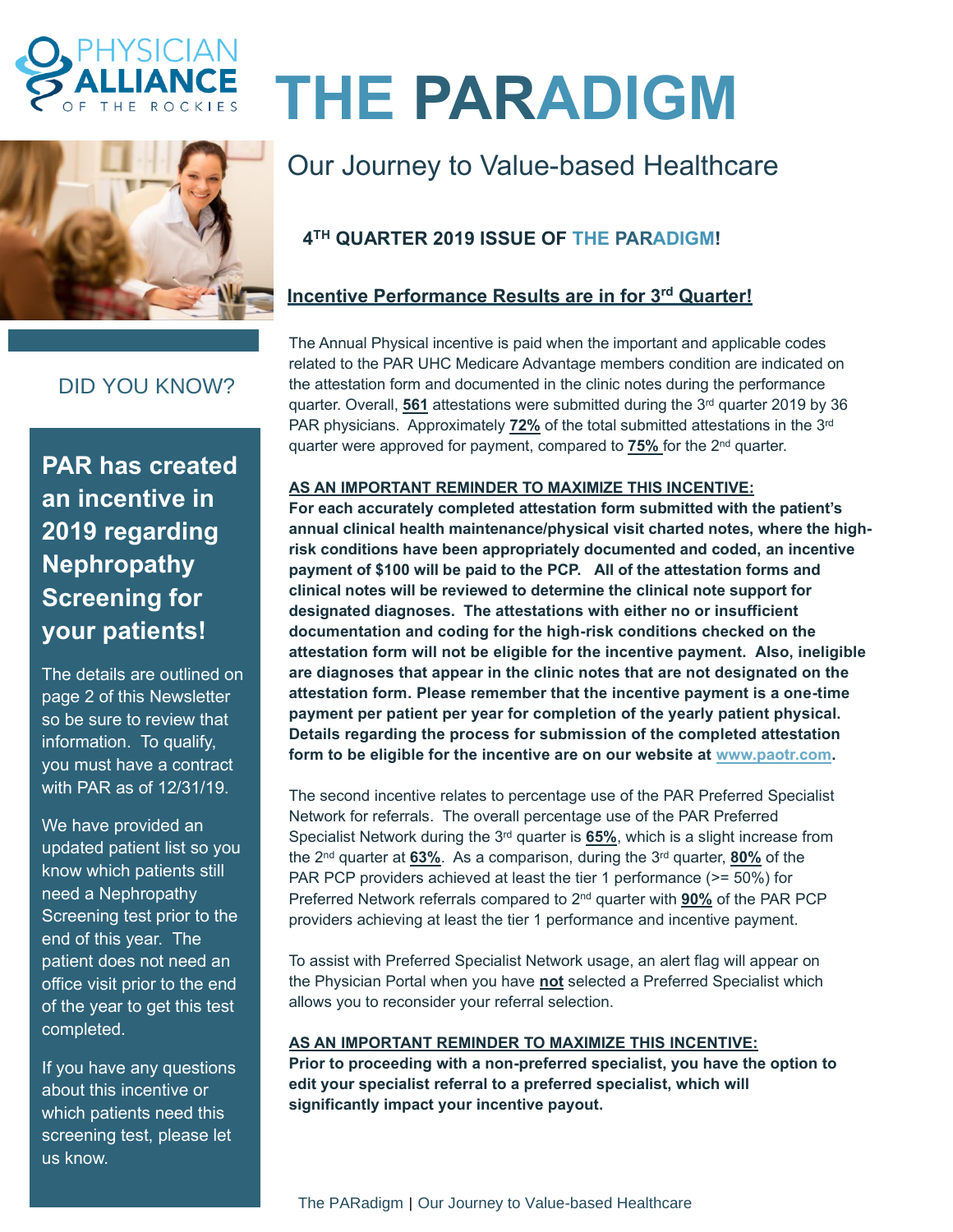#### **New Additional Incentive for 2019: Nephropathy Screening - Diabetic Patients**

The PAR ACO MA shared savings program is a vehicle for facilitating the clinical integration and coordination of ACO providers in order to promote quality and efficiency gains in the delivery of health care. To accomplish those goals, United Healthcare has created an incentive program to reward each ACO for achieving specific objective measures in the delivery of care by ACO providers to United MA members.

The incentive model is outlined by the Financial Performance Program that includes the potential for shared savings incentive payments based on **aggregate of all ACO Provider's actual performance** against an established target/budget of equal to or less than **86%**. The financial target is the ratio of Total Medical Costs to Total Revenue. The current ratio of Total Medical Costs to Total Revenue for PAR is 85%.

However, in addition to the 86% target, the ACO is not eligible to receive payment under the Financial Performance Program if ACO has not met the applicable Eligibility Criteria Requirements described below, which can be amended from time to time.

The current ACO performance is above or close to threshold on all eligibility criteria, **EXCEPT for Diabetic Nephropathy Screening**. **As a new incentive, each PAR physician who has at least 90% of their eligible diabetic members screened for diabetic nephropathy with a urine test in 2019, will receive a \$50 bonus for each eligible patient screened.** A best practice for diabetic nephropathy urine screening is to send a urine microalbumin/creatinine formally to the lab yearly with the diabetes/physical appointment labs. In fact, if it is 6-9 months old, still send another one when the patient is in the office. Do this for ALL, even the ones who are on ACE/ARB medications. You do not need to bring your patients in for a face to face visit for this test as they can be sent directly to the lab for testing with your order or you can have the urine sent to the lab from your office. If you perform a urine dip in the office, it may NOT get captured.

#### **Data below represents Jan – Aug 2019 Dates of Service with Claims Paid Thru August 2019**

| <b>Eligibility Criteria Requirement</b><br>HbA1c Screening - Diabetic | <b>Description</b><br>Percent of eligible members<br>who have had a HbA1c test<br>this calendar year. | <b>Performance / Threshold</b><br>88% / 80% |
|-----------------------------------------------------------------------|-------------------------------------------------------------------------------------------------------|---------------------------------------------|
| Nephropathy Screening - Diabetic                                      | Percent of eligible members<br>who have had a Kidney function test<br>this calendar year.             | 85%                                         |
| <b>BMP/CMP/Renal Panel -</b>                                          | Percent of eligible members                                                                           | 65%<br>83%                                  |
| <b>Congestive Heart Failure</b>                                       | who have had a BMP or CMP or                                                                          |                                             |
| and/or Renal Disease                                                  | Renal Panel test this calendar year.                                                                  |                                             |
|                                                                       |                                                                                                       |                                             |
| Annual Comprehensive PCP Visit                                        | Percent of eligible members                                                                           | 75%<br><mark>73%</mark> /                   |
|                                                                       | who have had a comprehensive                                                                          |                                             |
|                                                                       | office visit with a PCP this calendar year.                                                           |                                             |
|                                                                       |                                                                                                       |                                             |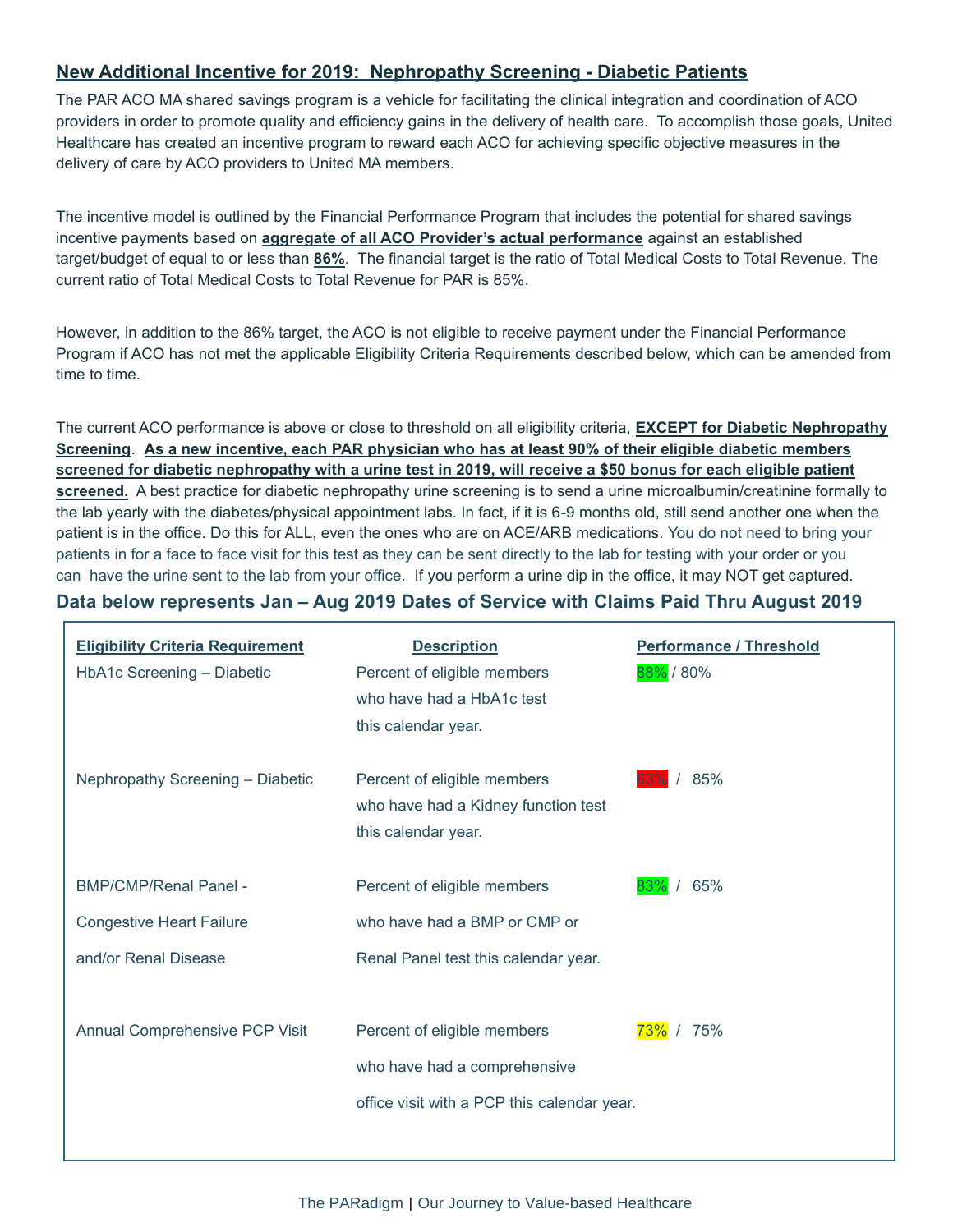#### **SAVE THE DATE: Wednesday, November 20 th for Upcoming PAR Coding Education Meeting**

We are busy planning our 1<sup>st</sup> PAR Coding Education meeting, which will include a presentation from Dr. Rachel Hills, New West Physicians Medical Director Coding/RAF. This is a great opportunity to discuss accurate documentation within the current health care model for the most common medical conditions. **Please mark your calendar for Wednesday, November 20 th at 5:45pm for dinner and a prompt start at 6:30pm for the coding education session. We have limited space available so the first 10 providers to RSVP will be confirmed. Please see attached invitation and RSVP to Jacey Kanani Santos NO LATER THAN WEDNESDAY, NOVEMBER 6 TH so we can place an accurate dinner order.** Jacey's email is [jacey.santos@nwphysicians.com](mailto:jacey.santos@nwphysicians.com)

We are planning a 2<sup>nd</sup> PAR Coding Session for Wednesday, January 22<sup>nd</sup> so if you are not able to attend on November 20<sup>th</sup>, please plan to attend on January 22<sup>nd</sup>. A formal invitation will be sent, but please mark your calendars. You do not need to attend both sessions as there will be the same material covered at each session.

# **For each provider (APC or Physician), we will be paying you \$150 per hour for your attendance at either of these coding education sessions.**

#### **Call Us First Campaign**

As we discussed at the last PAR Dinner meeting in September, we are in the process of launching the "Call Us First" campaign, which is a multi-pronged patient education program designed to help route patients to the most appropriate healthcare venue.

We will be reaching out to your practice with various patient education tools and communications that will help facilitate this conversation and awareness with your patients regarding contacting your practice first and information directing them to the most appropriate local settings to help address their condition. This may include magnets, flyers, table-top display, and tri-fold brochures to name a few. **Please let us know your feedback so we can develop the customized communication plan that meets you and your patient's needs.**

As a general guide, please communicate with your patients the following pathway post discharge:

#### **For Questions or Concerns After Discharge:**

- 1st Call your Primary Care Provider's Office.
- 2nd Consider Urgent Care if you have a minor illness or injury (see links to urgent care locations below).
- 3rd Call Dispatch Health at 303-500-1518 (8am-10pm, 7 days a week). They have emergency medicine trained mobile teams that can be dispatched to your home for a variety of injuries, illnesses and post hospital complications to provide advanced medical care when you are homebound.
- 4th Go to an Emergency Room located in a Hospital if your condition is life threatening.

AFC AMERICAN FAMILY CARE URGENT CARE <https://www.afcurgentcare.com/locations/>

NEXTCARE URGENT CARE <https://nextcare.com/locations/co/>

CONCENTRA URGENT CARE <https://www.concentra.com/urgent-care-centers>

CARE NOW URGENT CARE <https://www.carenow.com/locations/>